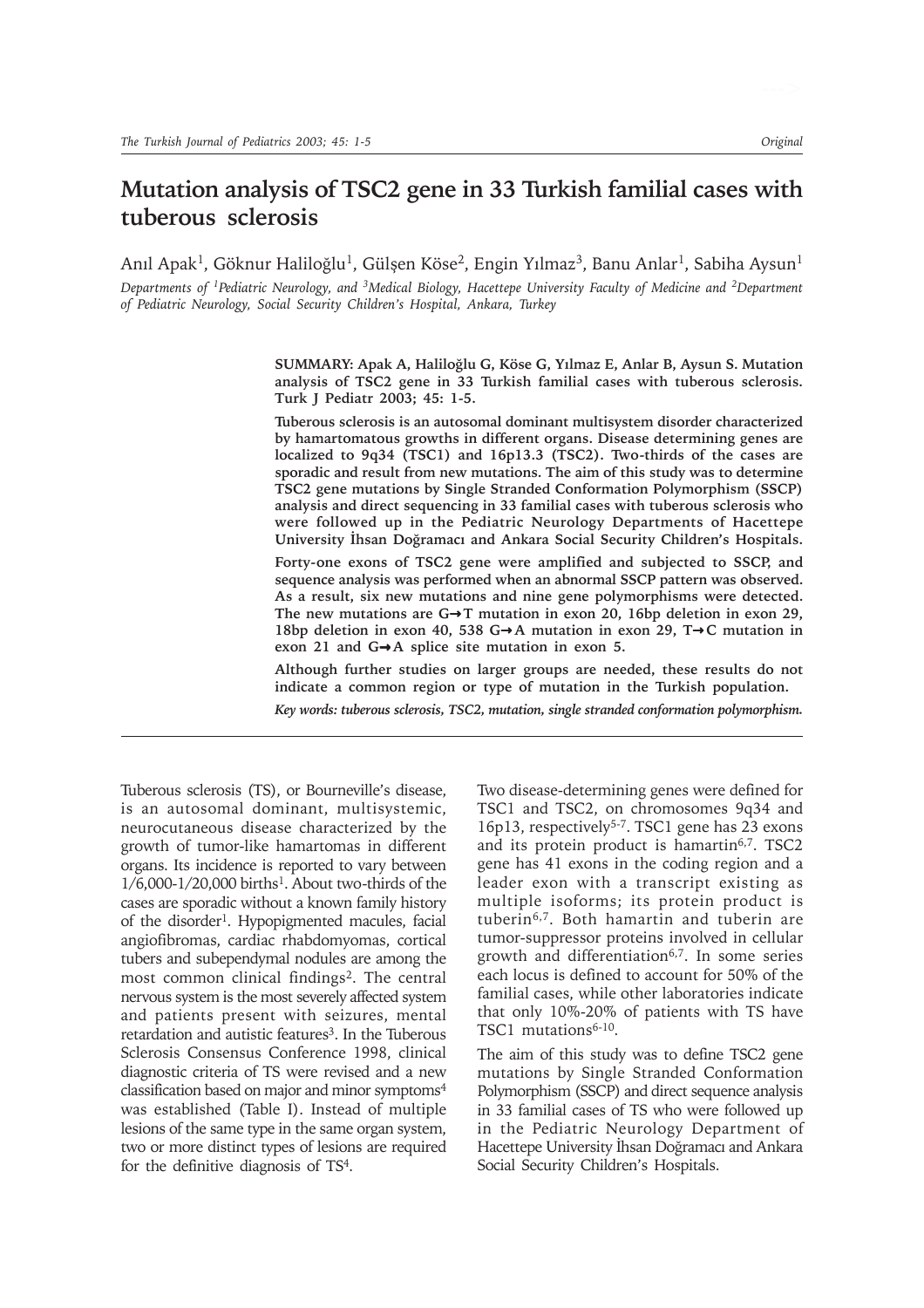Major Features

- Facial angiofibromas or forehead plaque
- Nontraumatic ungual or periungual fibroma
- Hypomelanotic macules (three or more)
- Shagreen patch (connective tissue nevus)
- Multiple retinal nodular hamartomas
- Cortical tuber
- Subependymal nodule
- Subependymal giant cell astrocytoma
- Cardiac rhabdomyoma, single or multiple
- Lymphangiomyomatosis
- Renal angiomyolipoma

Minor Features

- Multiple, randomly distributed pits in dental enamel
- Hamartomatous rectal polyps
- Bone cysts
- Cerebral white matter radial migration lines
- Gingival fibromas
- Nonrenal hamartoma
- Retinal achromic patch
- Confetti skin lesions
- Multiple renal cysts

Definite TS: two major features or one major feature plus two minor features.

Probable TS: One major plus one minor feature. Possible TS: One major feature or two or more minor features.

\* Tuberous Sclerosis Complex Consensus Conference: Revised Clinical Diagnostic Criteria J Child Neurol 1998; 13: 624-628.

## **Material and Methods**

Thirty-three children diagnosed with TS according to the established criteria<sup>4</sup> who had at least one other affected family member were studied for TSC2 mutations.

Genomic DNA was extracted from peripheral blood. Mutational analysis for TSC2 gene through exons 1 to 41 was done using primer sets described before<sup>11</sup>. After standard polymerase chain reaction (PCR) amplification (200 ng of genomic DNA was amplified in a volume of 10 µl for 30 cycles, consisting of 1 min of denaturing at 94°C, 30 sec-1 min of annealing at 55-62°C, and 30 sec-1 min of elongation at 72°C), mutations were searched by SSCP analysis. The samples were diluted in 1:1 ratio in buffer containing 0.05% sodium dodecyl sulfate (SDS), 2 mM disodium ethylenediamine tetraacetate (EDTA), 47.5% formamide, 0.05% bromphenol blue, and 0.05% xylene cyanol. The diluted products were denatured at 95°C for

2 *Apak A, et al The Turkish Journal of Pediatrics • January - March 2003*

5 min and analyzed on nondenaturing gels containing 6-8% polyacrylamide and 8% glycerol. Each exon of the TSC2 gene was marked with P32 and, after reamplification by PCR, the gels were electrophoresed at 6-8 W for 14-16 hours, dried and exposed to Kodak film. For each exon, mobility of DNA was compared with positive, negative and nondenaturing samples. When an abnormal pattern such as a mobility shift in SSCP analysis was observed, direct sequence analysis was performed using exonucleases (EXO-1 and SAP: Shrimp Alkaline Phosphatase). The sequencing reaction was performed for 26 cycles of 1 min denaturing at 95°C, 1 min annealing at 55-62°C, and 1 min elongation at 72°C, followed by termination of the reaction with stop solution. The samples were loaded on a denaturing polyacrylamide gel, dried and exposed to Kodak film.

### **Results**

We identified six previously undescribed mutations (18.1%) and nine gene polymorphisms (27.2%) in 33 familial cases with tuberous sclerosis. These new mutations were G→T mutation in exon 20, 16 bp deletion in exon 29, 18 bp deletion in exon 40, 538 G→A mutation in exon 29, T→C mutation in exon 21 and G→A splice-site mutation in exon 5. Polymorphisms included exon 5 polymorphism (2 patients), exon 40 polymorphism (4 patients), exon 33 polymorphism (1 patient), exon 27 polymorphism (1 patient) and exon 14 and 40 polymorphism (1 patient). All patients with new mutations had both skin and central nervous system involvement and no particular features, except the patient with G→T mutation in exon 20 who manifested severe autistic features.

The clinical findings in patients with new mutations are documented in Table II.

## **Discussion**

Tuberous sclerosis is an autosomal dominant disease with growth of tumor-like hamartomas in different organs. In 1987, a linkage to chromosome 9 was found in 19 families with tuberous sclerosis<sup>5</sup>. TSC1 linkage was found to represent about 30% of the cases with tuberous sclerosis and, because of disease heterogeneity, a second locus on chromosome 16p13, at the locus of autosomal dominant polycystic kidney disease, was defined and named TSC27. The TSC2 gene protein product tuberin is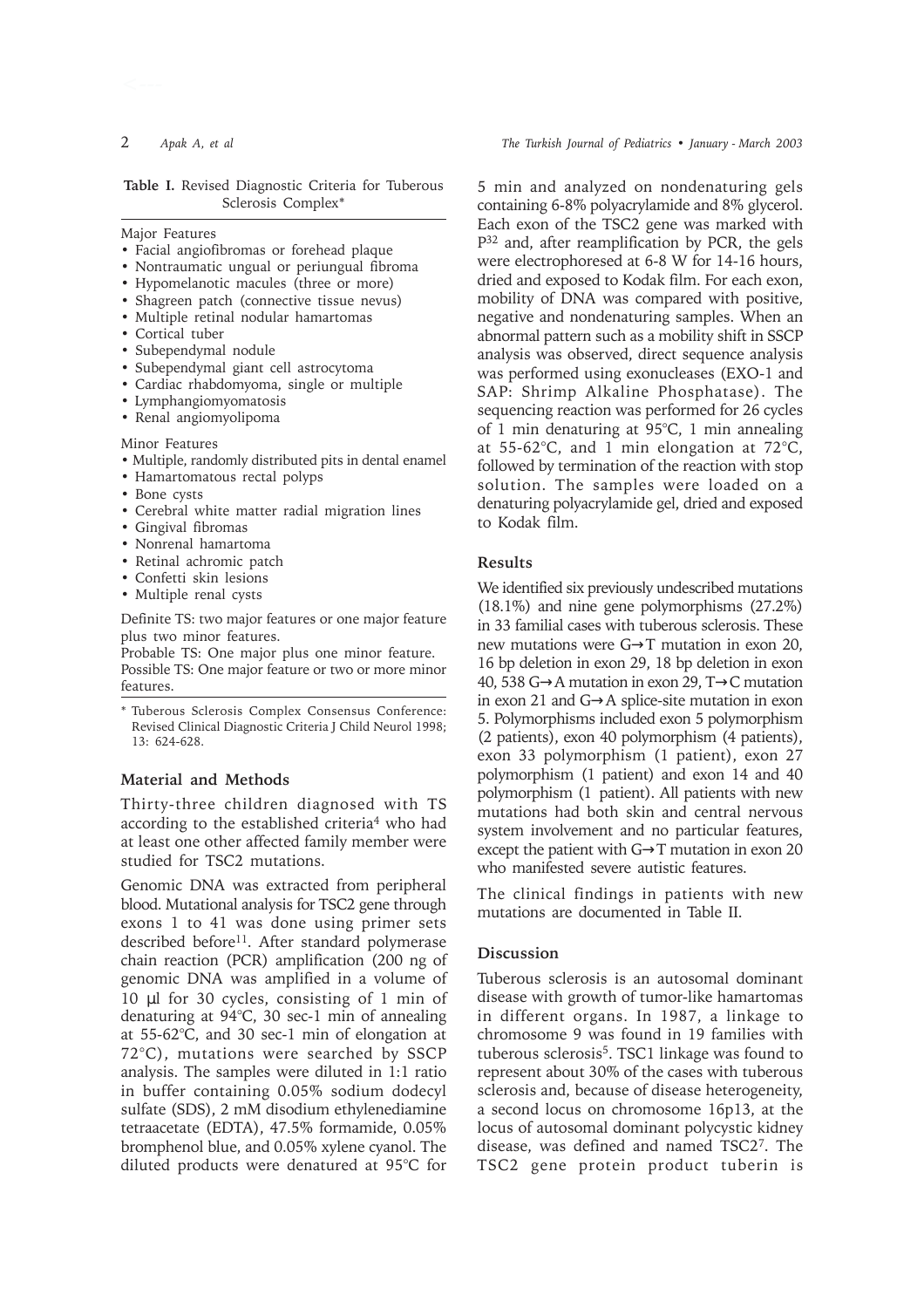| New mutation                                                  | Age, sex   | Symptom                                                                                   | <b>CNS</b><br>involvement     | Skin<br>involvement                          |
|---------------------------------------------------------------|------------|-------------------------------------------------------------------------------------------|-------------------------------|----------------------------------------------|
| $G \rightarrow T$ mutation<br>exon 20, exon 5<br>polymorphism | 9 y, M     | Focal seizure at 2<br>months, motor and<br>mental retardation<br>severe autistic features | Subependymal<br>calcification | Adenoma sebaceum,<br>Hypopigmented<br>macule |
| 16bp deletion in<br>exon 29                                   | 11 y, $M$  | Generalized tonic<br>clonic seizures at 1 yr                                              | Subependymal<br>calcification | Adenoma sebaceum,<br>Hypopigmented<br>macule |
| 18bp deletion in<br>exon 40                                   | 6 y, F     | Febrile and afebrile<br>seizures after age 2                                              | Subependymal<br>calcification | Hypopigmented<br>macule, Shagreen<br>patch   |
| 538 $G \rightarrow A$<br>mutation exon 29                     | $1.5$ y, F | Infantile spasms at<br>the age of 3 months                                                | Subependymal<br>calcification | Hypopigmented<br>macule                      |
| $T\rightarrow C$ missense<br>mutation exon 21                 | 3 y, F     | Seizures at the age<br>of 1 year                                                          | Subependymal<br>calcification | Hypopigmented<br>macule                      |
| $G \rightarrow A$ splice-site<br>mutation exon 5              | 4 y, F     | Infantile spasms at<br>the age of 6 months                                                | Subependymal<br>calcification | Hypopigmented<br>macule                      |

**Table II.** Clinical Findings of Patients with New Mutations in TSC2 Gene

CNS: central nervous system.

synthesized in different organs, mainly brain and kidney, and also in hamartomatous lesions. The structure of tuberin is similar to Rap1 oncogene activator protein<sup>12</sup>. Determination of mutations in tumoral growths in TSC2 patients indicate that TSC2 gene functions as a tumor-suppressor gene12,13. Both hamartin and tuberin are necessary for cellular growth and differentiation<sup>6,7,12,13</sup>. Loss of heterozygosity (LOH) in 16p locus was found in tumoral tissues such as cardiac rhabdomyoma, renal angiomyolipoma, subependymal cortical tuber, retinal hamartomas and giant cell astrocytoma14,17.

Therefore, TS belongs to the family of tumorsuppressor gene syndromes, and affected individuals have at least one inactivating mutation in either TSC1 or TSC2 genes in all germ-line and somatic cells. Many patients have LOH in either TSC1 or TSC2, which is a finding consistent with the two-hit hypothesis<sup>15-17</sup>.

TSC2 gene has 41 exons in the coding region and a leader exon. Only 2-3% of TSC2 gene mutations are large deletions; subtle mutations are more common8. Mutations are distributed throughout the coding sequence without a specific hot spot. Since both TSC1 and TSC2 genes have a high number of exons, mutations can occur anywhere within the gene, which makes the genetic analysis rather difficult and time consuming. TSC1 and TSC2 genes

represent approximately 50% of the familial cases; however, according to Dabora et al.10 these studies are all limited because the families studied usually had two affected individuals without extension of TS to multigenerations, and because small numbers of families were studied. The exact proportion of patients with TSC1 and TSC2 mutations varies also according to the method, but TSC1 mutations represent 10%-20% of all mutations and TSC2 mutations seem to be more frequent in both familial and sporadic cases<sup>10</sup>. Also, about 17% of TS cases remain where a mutation can not be defined<sup>10</sup>. This suggests the possibility of an unidentified third locus. Other reasons for relatively few TSC1 and TSC2 gene mutations being defined despite intensive molecular analysis and efforts include: the low frequency or absence of mutant allele in peripheral blood leukocytes, the absence of a hot spot within TSC1 and TSC2 genes which have 23 and 41 exons respectively, factors regulating gene function and posttranscriptional modifications, lack of a universal routinely available genetic test, environmental factors, and failure to detect mosaicism. Mosaicism is defined as an entity in which a fraction of germ-line and somatic cells contain a mutation or chromosomal abnormality14,17. Mosaicism for TSC2 gene mutations with milder clinical findings in cases who had TS and polycystic kidney disease were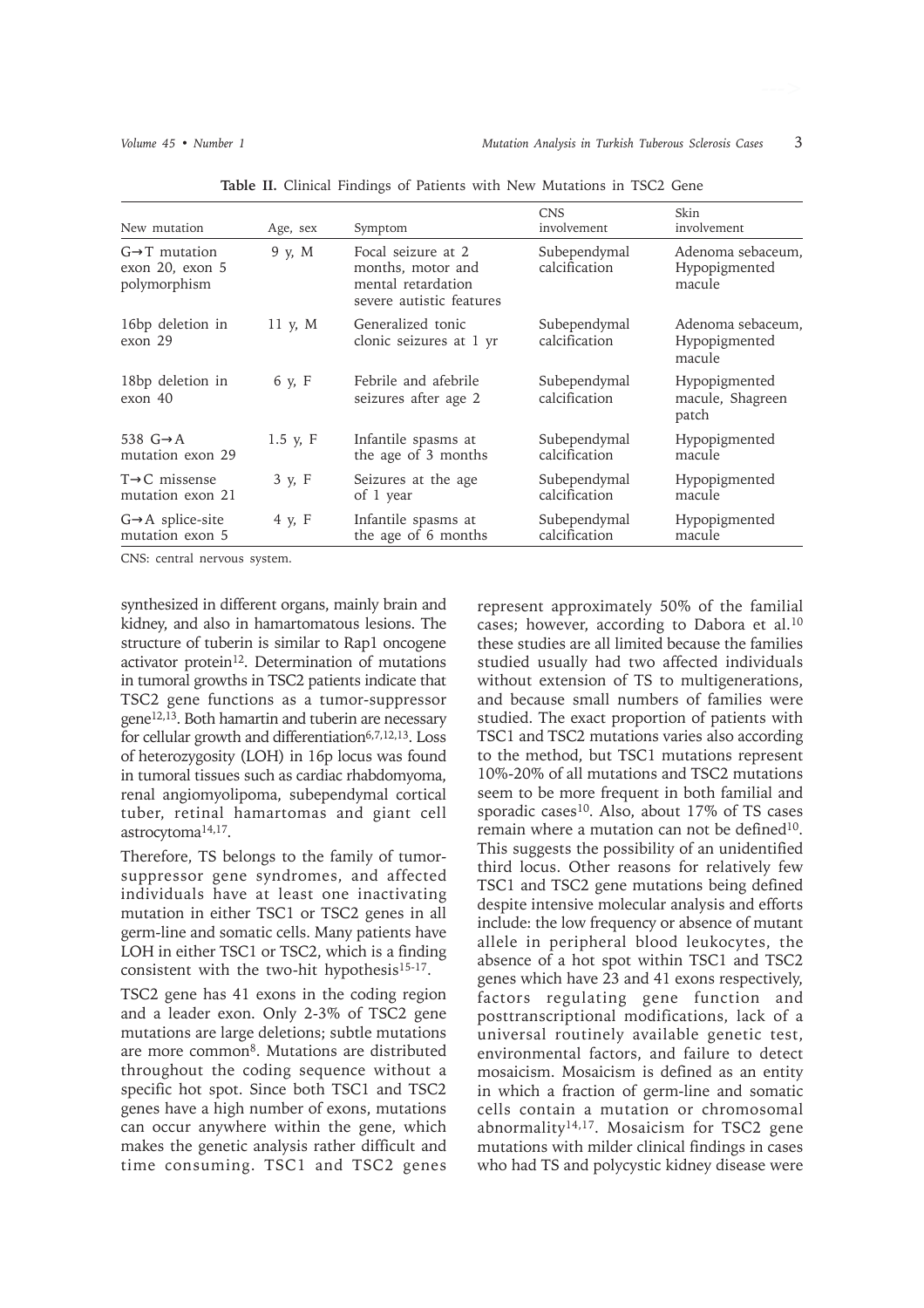also defined<sup>14,15</sup>. As in diseases like TS where spontaneous mutations occur, mosaicism is a serious potential problem in the genetic diagnosis and counseling1,4. For example, mutation was present in only one-third of leukocytes and was undetectable in a sample of buccal mucosa DNA in a patient with TSC114.

Although definitive diagnosis depends on criteria based on clinical, radiological and histopathological findings, great effort has been spent to define mutations and genotypephenotype correlations after the determination of TSC1 and TSC2 genes<sup>5-7</sup>. These attempts at correlating genotype and phenotype rendered controversial results<sup>8-10,18</sup>. Beauchamp et al.<sup>8</sup> examined TSC2 gene mutations in 20 familial and 20 sporadic cases and identified 21 mutations representing 50% of familial and 55% of sporadic cases. They suggested that at least 50% of sporadic cases arise from mutations in TSC2, and there were no clinical differences nor genotype-phenotype correlation between TSC1 and TSC2 patients.

Niida et al.<sup>9</sup> examined TSC1 and TSC2 gene mutations in 40 familial and 86 sporadic patients by SSCP analysis followed by direct sequencing, and identified mutations in 59% of the cases. Sixteen of these mutations were TSC1 (5 sporadic, 11 familial), and 58 of these mutations (42 sporadic, 16 familial) were TSC2. There was again no correlation between genetic analysis and clinical presentation in either group9.

In a series from Japan, 23 new mutations were defined in 38 patients with TS, and although patients with TSC2 mutations tended to have relatively severe mental retardation, a genotypephenotype correlation was not estaslished<sup>19</sup>.

Dabora et al.10 studied 224 patients with TS by denaturing high performance liquid chromatography (DHPLC), PCR and quantitative PCR, and found a total of 186 (83%) mutations, including small TSC2 (n. 138), large TSC2 (n:20) and small TSC1 (n: 28) mutations. Missense and frame/deletion mutations were only observed in TSC2 patients. The same study also indicated that sporadic patients with TSC1 mutations have milder disease compared to patients with TSC2 mutations, including lower frequency of seizures, moderate-to-severe mental retardation, fewer subependymal nodules and tubers, less severe kidney involvement and facial angiofibroma and no retinal hamartoma10.

Most studies demonstrate a failure to predict clinical status based on genetic abnormality. Considering that many of the clinical features are age-dependent, studies involving phenotype should contain a sufficient number of patients from different age subgroups for statistical analysis. We studied TSC2 gene mutations because the gene has a higher number of exons compared to TSC1, the analysis is rather time consuming, and mutations are more frequent in familial and severe cases. Among 33 familial TS patients, six new mutations and nine gene polymorphisms for TSC2 were defined. The patient with G→T mutation in exon 20 exhibited severe autistic features in addition to skin involvement. In the other four patients with new mutations, there was skin and central nervous system involvement, but no specific clinical feature. Future studies will include TSC1 mutations in the same patient group and also in sporadic cases.

#### **Acknowledgements**

Dr. Apak was supported by a program from TÜBİTAK.

This work was presented in part at the 2nd National Child Neurology Congress, May 2000, Ankara.

The authors thank Dr. Vijaya Ramesh and Dr. Yo Niida from the Molecular Neurogenetics Unit, Massachusetts General Hospital, Charlestown, MA, for their support in molecular genetic analysis.

The DNA samples were isolated and stored in the Repository of TÜBİTAK DNA/Cell BANK.

#### **REFERENCES**

- 1. Osborne JP, Fryer A, Webb D. Epidemiology of tuberous sclerosis Ann NY Acad 1995; 615: 125-127.
- 2. Roach ES, Delgado MR. Tuberous sclerosis. Dermatol Clin 1995; 13: 151-161.
- 3. Curatolo P, Cortesi R, Chiron C, Jambaque I, Dulac O. Neuropsychiatric aspects of tuberous sclerosis. Ann NY Acad Sci 1991; 615: 8-16.
- 4. Roach ES, Gomez MR, Northrup H. Tuberous Sclerosis Complex Consensus Conference: Revised Clinical Diagnostic Criteria. J Child Neurol 1998: 13: 624-628.
- 5. Fryer AE, Chalmers AH, Connor JM, et al. Evidence that the gene for tuberous sclerosis is on chromosome 9. Lancet 1987; 1: 659-661.
- 6. Gomez MR. History of the tuberous sclerosis complex. Brain Dev 1995; 17 (Suppl): 55-71.
- 7. Kandt RS, Haines JL, Smith M, et al. Linkage of an important gene locus for tuberous sclerosis to a chromosome 16 marker for polycystic kidney disease. Nat Genet 1992; 2: 37-41.